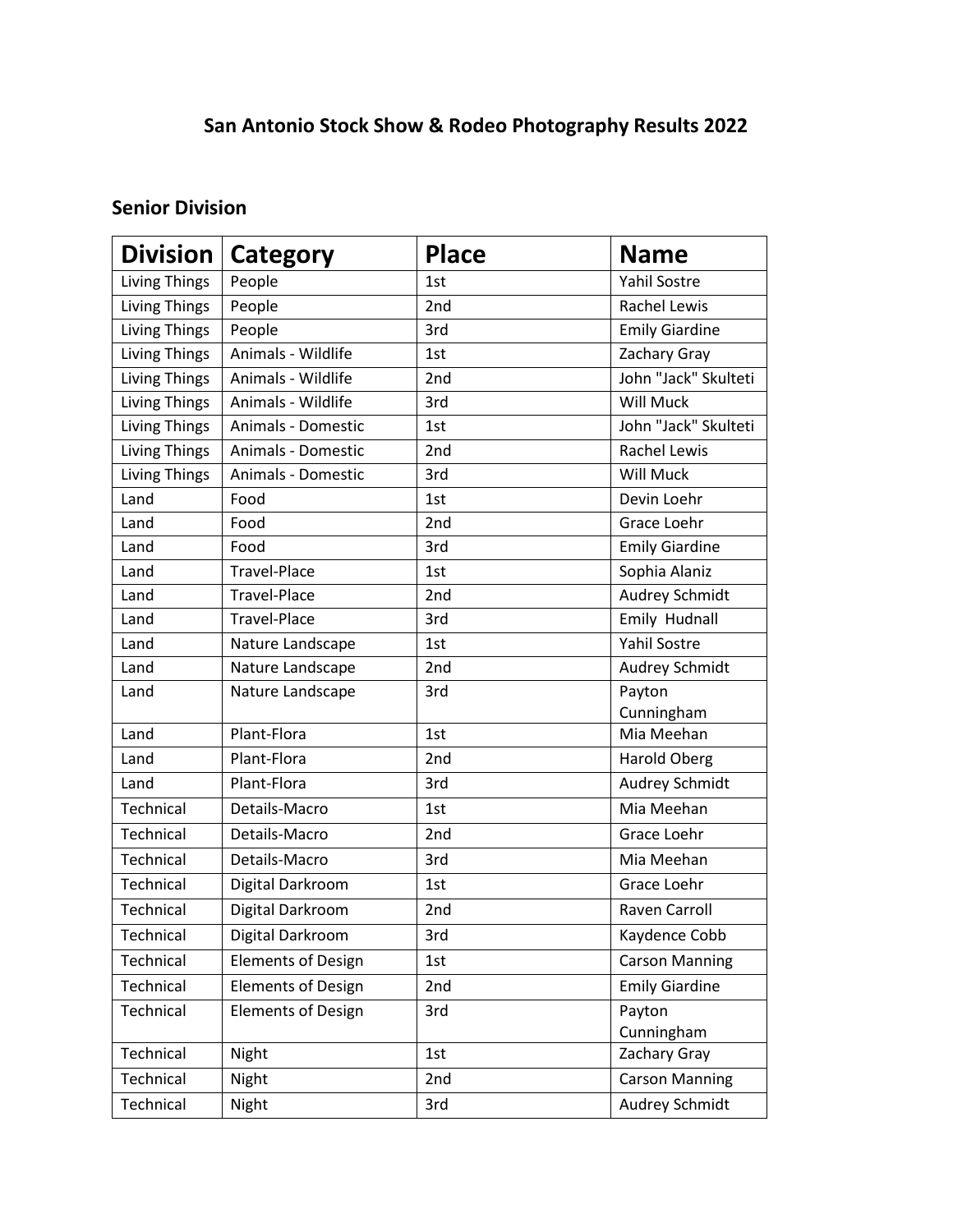| Sporting             | Rodeo                         | 1st                        | Peyton Smith            |
|----------------------|-------------------------------|----------------------------|-------------------------|
| Sporting             | Rodeo                         | 2 <sub>nd</sub>            | <b>Keona Ellis</b>      |
| Sporting             | Rodeo                         | 3rd                        | Emily Hudnall           |
| Sporting             | Motion-Action                 | 1st                        | Zachary Gray            |
| Sporting             | Motion-Action                 | 2nd                        | <b>Delaney Morrison</b> |
| Sporting             | Motion-Action                 | 3rd                        | Will Muck               |
| Sporting             | Sports                        | 1st                        | <b>Yahil Sostre</b>     |
| Sporting             | Sports                        | 2nd                        | Sadie Hinz              |
| Sporting             | Sports                        | 3rd                        | Katarina Gonzales       |
| Sporting             | Catch-All                     | 1st                        | Payton                  |
|                      |                               |                            | Cunningham              |
| Sporting             | Catch-All                     | 2nd                        | Peyton Smith            |
| Sporting             | Catch-All                     | 3rd                        | Henry Oberg             |
| <b>Living Things</b> | Champion                      | Champion                   | Zachary Gray            |
| <b>Living Things</b> | Reserve Champion              | Reserve Champion           | <b>Yahil Sostre</b>     |
| Land                 | Champion                      | Champion                   | Mia Meehan              |
| Land                 | Reserve Champion              | Reserve Champion           | Sophia Alaniz           |
| Technical            | Champion                      | Champion                   | Mia Meehan              |
| Technical            | Reserve Champion              | Reserve Champion           | Zachary Gray            |
| Sporting             | Champion                      | Champion                   | Peyton Smith            |
| Sporting             | Reserve Champion              | Reserve Champion           | Zachary Gray            |
| Overall              | <b>Grand Champion</b>         | *Grand Champion            | Mia Meehan              |
| Overall              | <b>Reserve Grand Champion</b> | *Reserve Grand<br>Champion | Peyton Smith            |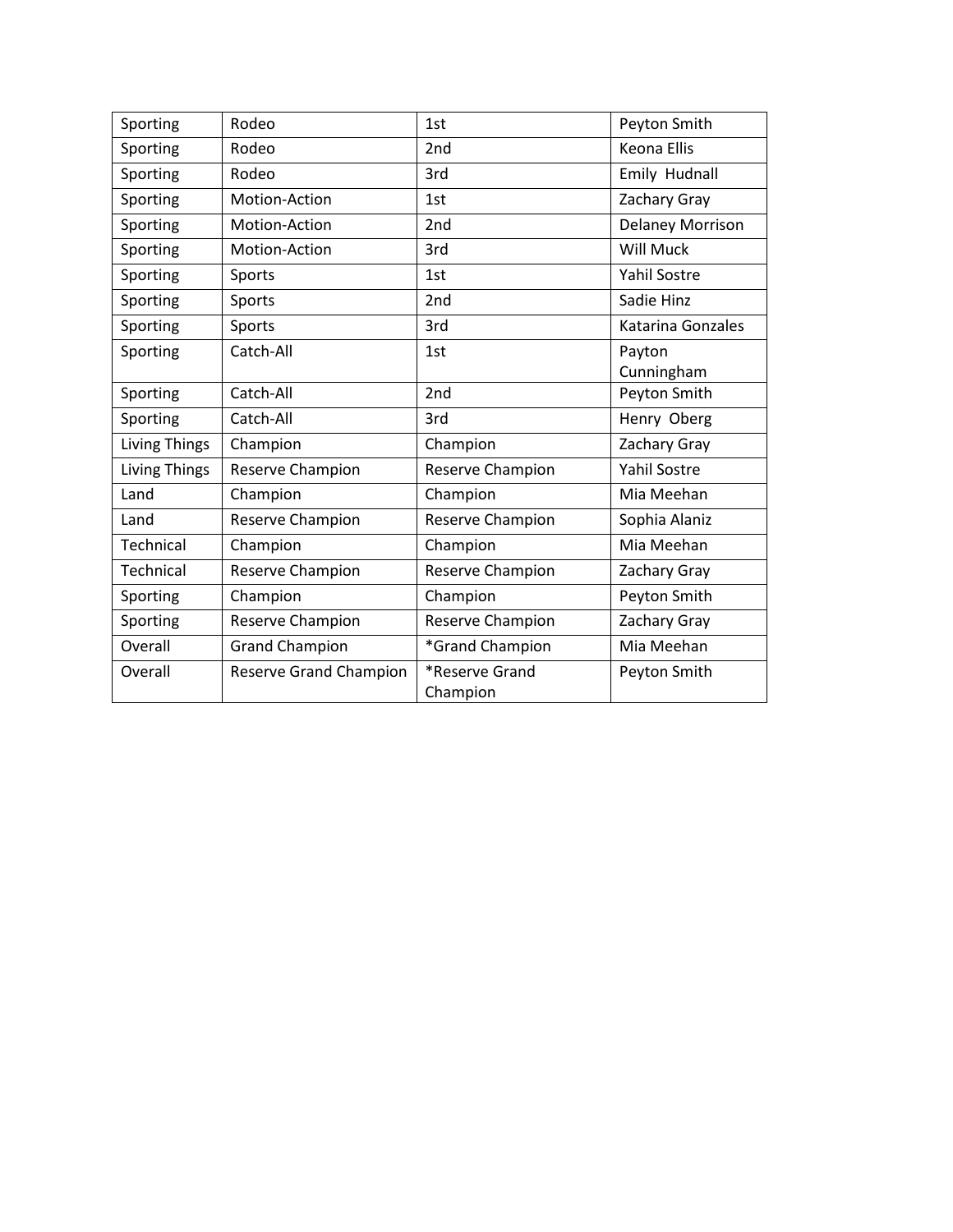## **Intermediate Division**

| <b>Division</b>         | Category                  | <b>Place</b>    | <b>Name</b>            |
|-------------------------|---------------------------|-----------------|------------------------|
| Living                  | People                    | 1st             | Samantha               |
| <b>Things</b>           |                           |                 | Richardson             |
| Living                  | People                    | 2nd             | Elida Negaard          |
| <b>Things</b>           |                           |                 |                        |
| Living                  | People                    | 3rd             | Landon Prouse          |
| <b>Things</b>           |                           |                 |                        |
| Living<br><b>Things</b> | Animals - Wildlife        | 1st             | <b>Grant Davenport</b> |
| Living                  | Animals - Wildlife        | 2 <sub>nd</sub> | Jake Schultze          |
| <b>Things</b>           |                           |                 |                        |
| Living                  | Animals - Wildlife        | 3rd             | Abby Ressler           |
| <b>Things</b>           |                           |                 |                        |
| Living                  | Animals - Domestic        | 1st             | Kaesee Brune           |
| <b>Things</b>           |                           |                 |                        |
| Living                  | Animals - Domestic        | 2nd             | Kaesee Brune           |
| <b>Things</b>           |                           |                 |                        |
| Living                  | Animals - Domestic        | 3rd             | <b>Grant Davenport</b> |
| <b>Things</b>           |                           |                 |                        |
| Land                    | Food                      | 1st             | Rowan Loehr            |
| Land                    | Food                      | 2nd             | Lani Duncan            |
| Land                    | Food                      | 3rd             | Ugochi Qanyanura       |
| Land                    | Travel-Place              | 1st             | Sophia Mortyall        |
| Land                    | <b>Travel-Place</b>       | 2 <sub>nd</sub> | Matthew Philips        |
| Land                    | Travel-Place              | 3rd             | Remington Rohde        |
| Land                    | Nature Landscape          | 1st             | <b>Delaney Miller</b>  |
| Land                    | Nature Landscape          | 2 <sub>nd</sub> | <b>Grant Davenport</b> |
| Land                    | Nature Landscape          | 3rd             | Caitlin Weaver         |
| Land                    | Plant-Flora               | 1st             | Paige Moody            |
| Land                    | Plant-Flora               | 2nd             | Crysten Short          |
| Land                    | Plant-Flora               | 3rd             | <b>Abby Ressler</b>    |
| Technical               | Details-Macro             | 1st             | Jana Justiss           |
| Technical               | Details-Macro             | 2nd             | <b>Matthan Ellis</b>   |
| Technical               | Details-Macro             | 3rd             | Samantha               |
|                         |                           |                 | Richardson             |
| Technical               | Digital Darkroom          | 1st             | <b>NO ENTRIES</b>      |
| Technical               | Digital Darkroom          | 2nd             | <b>NO ENTRIES</b>      |
| Technical               | Digital Darkroom          | 3rd             | <b>NO ENTRIES</b>      |
| Technical               | <b>Elements of Design</b> | 1st             | Landon Prouse          |
| Technical               | <b>Elements of Design</b> | 2nd             | Kenzie Ray             |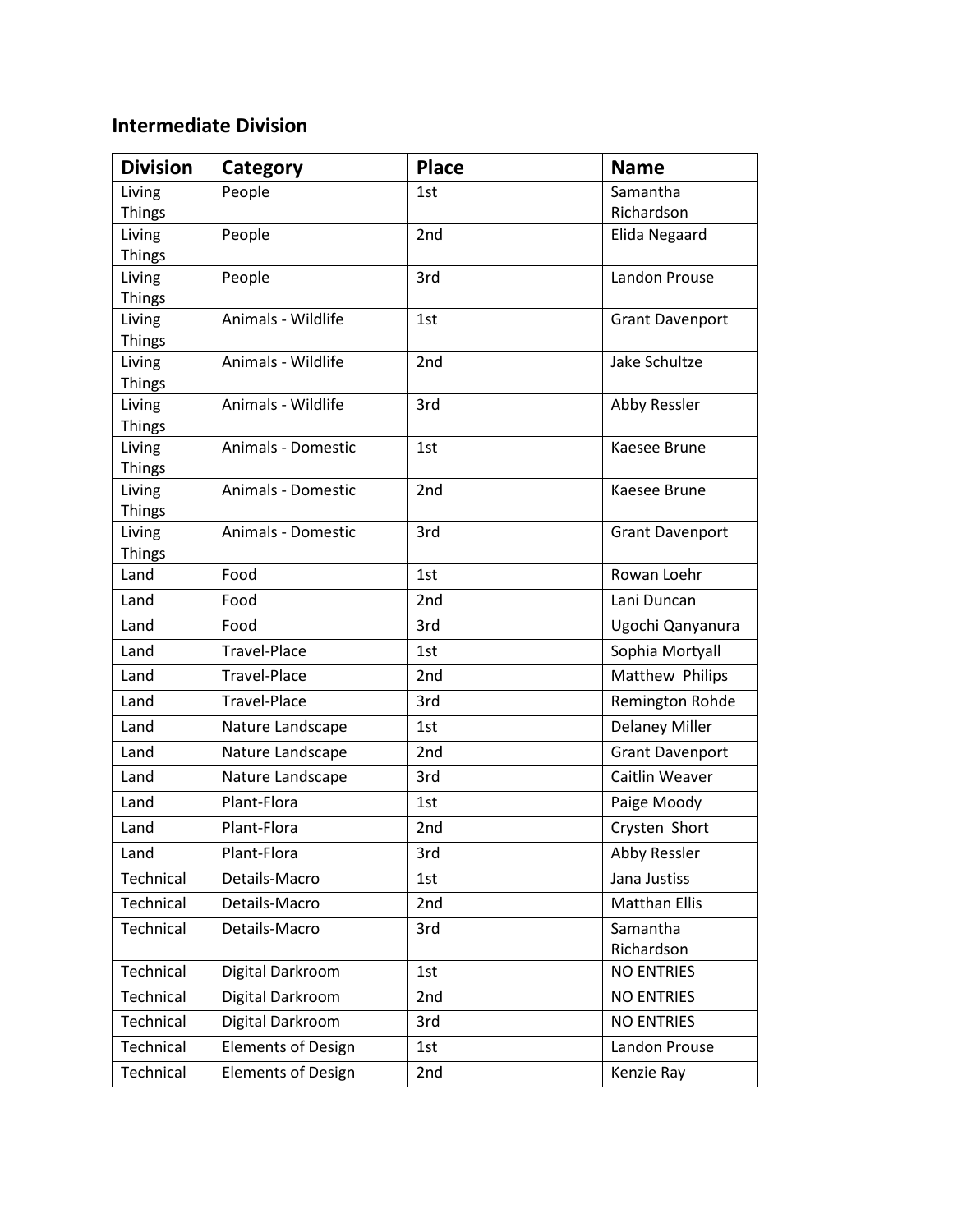| Technical     | <b>Elements of Design</b>     | 3rd                        | Samantha               |
|---------------|-------------------------------|----------------------------|------------------------|
|               |                               |                            | Richardson             |
| Technical     | Night                         | 1st                        | Samantha               |
|               |                               |                            | Richardson             |
| Technical     | Night                         | 2nd                        | <b>Bianca Cuentas</b>  |
| Technical     | Night                         | 3rd                        | Samantha               |
|               |                               |                            | Richardson             |
| Sporting      | Rodeo                         | 1st                        | Samantha<br>Richardson |
| Sporting      | Rodeo                         | 2nd                        | <b>NO ENTRIES</b>      |
|               |                               |                            |                        |
| Sporting      | Rodeo                         | 3rd                        | <b>NO ENTRIES</b>      |
| Sporting      | Motion-Action                 | 1st                        | Rowan Loehr            |
| Sporting      | Motion-Action                 | 2nd                        | Samantha               |
|               |                               |                            | Richardson             |
| Sporting      | Motion-Action                 | 3rd                        | <b>Matthan Ellis</b>   |
| Sporting      | Sports                        | 1st                        | <b>NO ENTRIES</b>      |
| Sporting      | Sports                        | 2nd                        | <b>NO ENTRIES</b>      |
| Sporting      | Sports                        | 3rd                        | <b>NO ENTRIES</b>      |
| Sporting      | Catch-All                     | 1st                        | Rowan Loehr            |
| Sporting      | Catch-All                     | 2nd                        | Landon Prouse          |
| Sporting      | Catch-All                     | 3rd                        | Ugani Snyanwn          |
| Living        | Champion                      | Champion                   | <b>Grant Davenport</b> |
| <b>Things</b> |                               |                            |                        |
| Living        | Reserve Champion              | Reserve Champion           | Kaesee Brune           |
| <b>Things</b> |                               |                            |                        |
| Land          | Champion                      | Champion                   | <b>Delaney Miller</b>  |
| Land          | Reserve Champion              | Reserve Champion           | Sophia Mortyall        |
| Technical     | Champion                      | Champion                   | Samantha               |
|               |                               |                            | Richardson             |
| Technical     | Reserve Champion              | Reserve Champion           | Jana Justiss           |
| Sporting      | Champion                      | Champion                   | Rowan Loehr            |
| Sporting      | Reserve Champion              | Reserve Champion           | Rowan Loehr            |
| Overall       | <b>Grand Champion</b>         | *Grand Champion            | <b>Grant Davenport</b> |
| Overall       | <b>Reserve Grand Champion</b> | *Reserve Grand<br>Champion | <b>Delaney Miller</b>  |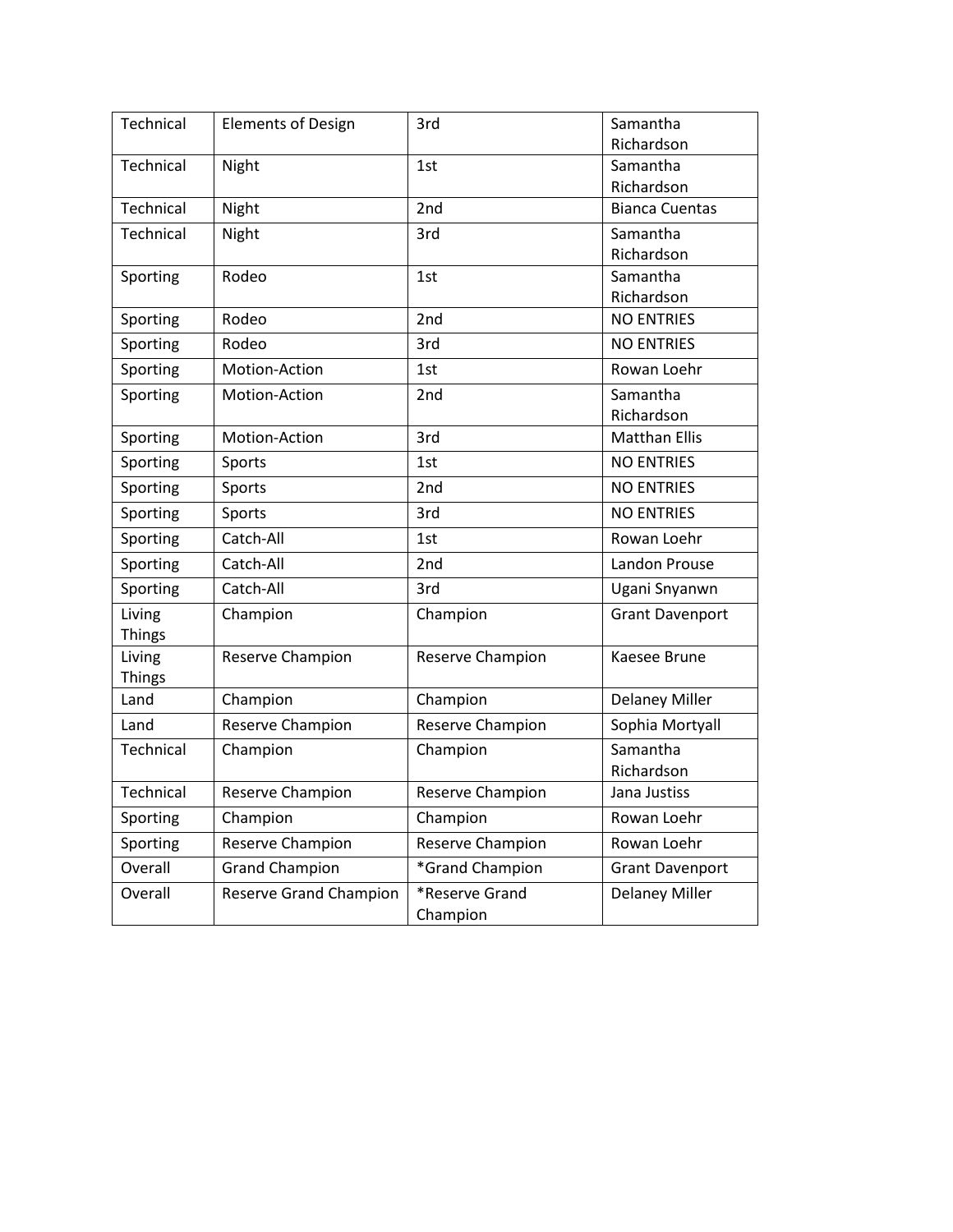## **Junior Division**

| <b>Division</b>         | Category                  | <b>Place</b>    | <b>Name</b>         |
|-------------------------|---------------------------|-----------------|---------------------|
| Living                  | People                    | 1st             | <b>NO ENTRIES</b>   |
| <b>Things</b>           |                           |                 |                     |
| Living                  | People                    | 2nd             | <b>NO ENTRIES</b>   |
| <b>Things</b>           |                           |                 |                     |
| Living                  | People                    | 3rd             | <b>NO ENTRIES</b>   |
| <b>Things</b>           |                           |                 |                     |
| Living<br><b>Things</b> | Animals - Wildlife        | 1st             | Rex Rohde           |
| Living                  | Animals - Wildlife        | 2 <sub>nd</sub> | Collin Eason        |
| <b>Things</b>           |                           |                 |                     |
| Living                  | Animals - Wildlife        | 3rd             | <b>Gabriel Ford</b> |
| <b>Things</b>           |                           |                 |                     |
| Living                  | Animals - Domestic        | 1st             | Kaeden Bronder      |
| <b>Things</b>           |                           |                 |                     |
| Living                  | Animals - Domestic        | 2nd             | Kaeden Bronder      |
| <b>Things</b>           |                           |                 |                     |
| Living                  | Animals - Domestic        | 3rd             | Reese Loehr         |
| <b>Things</b><br>Land   | Food                      | 1st             | Reese Loehr         |
|                         |                           |                 |                     |
| Land                    | Food                      | 2nd             | Loren Loehr         |
| Land                    | Food                      | 3rd             | Bailen Kocurek      |
| Land                    | Travel-Place              | 1st             | Rex Rohde           |
| Land                    | <b>Travel-Place</b>       | 2nd             | Bailen Kocurek      |
| Land                    | Travel-Place              | 3rd             | Bailen Kocurek      |
| Land                    | Nature Landscape          | 1st             | Madden Guevara      |
| Land                    | Nature Landscape          | 2 <sub>nd</sub> | <b>Gabriel Ford</b> |
| Land                    | Nature Landscape          | 3rd             | Alexis Schultze     |
| Land                    | Plant-Flora               | 1st             | Loren Loehr         |
| Land                    | Plant-Flora               | 2nd             | Alexis Schultze     |
| Land                    | Plant-Flora               | 3rd             | Luke Mosser         |
| Technical               | Details-Macro             | 1st             | <b>NO ENTRIES</b>   |
| Technical               | Details-Macro             | 2nd             | <b>NO ENTRIES</b>   |
| Technical               | Details-Macro             | 3rd             | <b>NO ENTRIES</b>   |
| Technical               | Digital Darkroom          | 1st             | <b>NO ENTRIES</b>   |
| Technical               | Digital Darkroom          | 2nd             | <b>NO ENTRIES</b>   |
| Technical               | Digital Darkroom          | 3rd             | <b>NO ENTRIES</b>   |
| Technical               | <b>Elements of Design</b> | 1st             | John Allen Hinkle   |
| Technical               | <b>Elements of Design</b> | 2nd             | Rex Rohde           |
| Technical               | <b>Elements of Design</b> | 3rd             | Bailen Kocurek      |